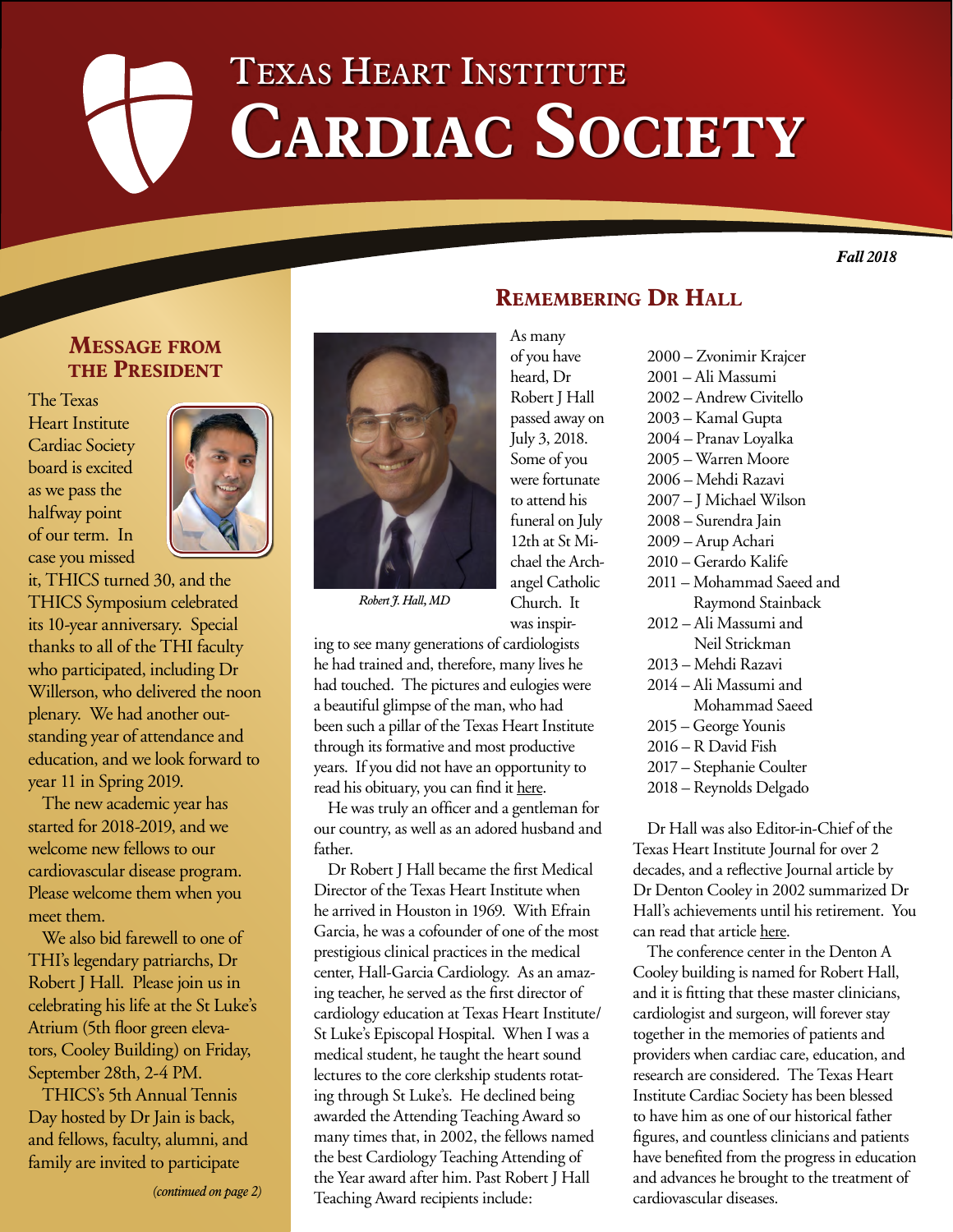# **The Yin and Yang of Cardiology Chiefs, Med/Peds Cardiology, THI Class of 2006**

Training in a cardiovascular disease fellowship can be challenging. Completing two cardiology fellowships in adult and pediatric cardiology is an achievement. Such is the case for THICS's two pioneers, Wayne Franklin and John Lynn Jefferies who from 2001 to 2006, completed a five-year training experience after combined internal medicine-pediatrics residencies. Upon completing their fellowship, both stayed at Texas Children's Hospital as faculty and embarked on different paths.



Dr Jefferies worked in the realm of pediatric advanced heart failure and cardiomyopathy, exploring novel genetic therapies for early-onset

*John Lynn Jefferies, MD*

### **Message from the President**

*(continued from page 2)*

or spectate. Mark your calendars for the afternoon of Saturday, September 29th at Life Time Tennis in the Houston Galleria.

And don't miss out on our annual holiday party with casino night and karaoke! Please save the date: December 14, 2018.

Today, we reflect on the 1-year anniversary of Hurricane Harvey. Many lives were affected and homes flooded, but our providers cared tirelessly for our patients, and the Texas Heart Institute remains strong!

Sincerely,

Wilson Lam

cardiac conditions. He helped run the cardiovascular genetics clinic at Texas Children's Hospital before moving to Cincinnati to continue that work. Dr Frank-



*Wayne Franklin, MD*

lin founded the Texas Adult Congenital Heart Program, a subsection of pediatric cardiology aimed at caring for adult survivors of cardiac conditions—some requiring life-saving operations, and many needing repeat interventions. He expanded his care to TCH's Pavilion for Women, organizing the adult medicine services at the maternity hospital.

The year 2018 marks another milestone in both of their careers. In June, Dr Jefferies was named Chief of Cardiology at the University of Tennessee Health Science Center, the same program from which he obtained his medical degree, and co-director for the newly formed UT Methodist Institute for Cardiovascular Science. In September, Dr Franklin starts as Co-Director of the Heart Center and Chief of Cardiology at Phoenix Children's Hospital. No doubt, their leadership, forged through THI fire, will help these programs soar to new heights.

#### **Upcoming Events**

**SEPTEMBER 28, 2018 Robert Hall, MD Memoriam Celebration**

**OCTOBER 5-6, 2018 THI International Symposium on Cardiovascular Regenerative Medicine**

**OCTOBER 20-21, 2018 14th Annual Diabetes Symposium** *for Primary Care Physicians*

**DECEMBER 14, 2018 Cardiology Fellows Annual Holiday Party**